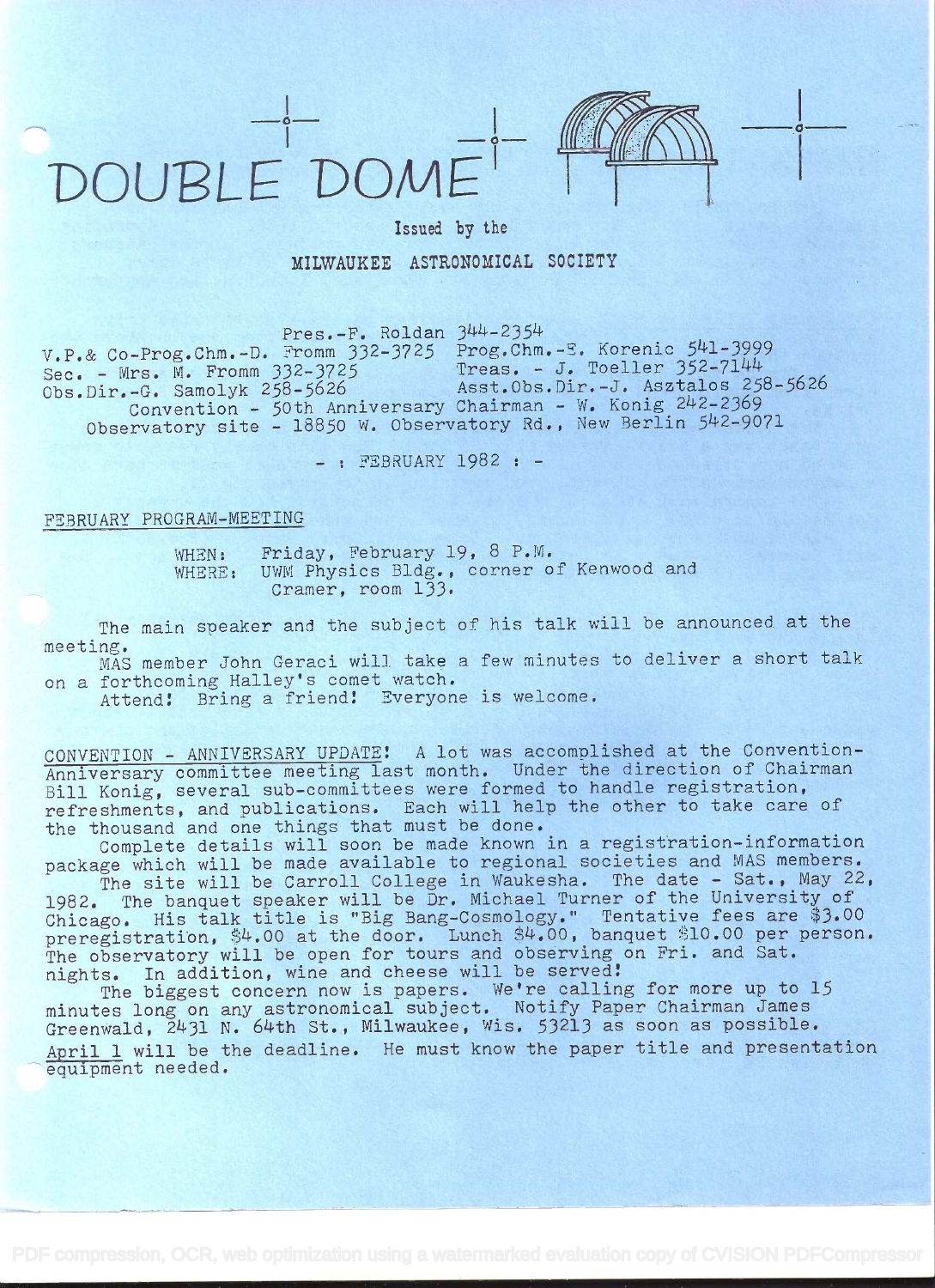JOHN GERACI is the official MAS comet reporter. He is well informed on comet activity, and when the news is noteworthy, he forwards it to the Society.

Jet Propulsion Laboratory is currently gathering information for <sup>a</sup> Halley's comet watch. The comet is due to appear in 1986. It is appealing to amateur societies world wide for help on this project. At the February meeting, Mr. Geraci will give a short talk on what the Halley's comet project is. He will include data on its magnitude, location, and appearance.

26" (66cm) TELESCOPE NEWS: New contributions to the 1981 26" Fund Drive amounted to \$1,585.00! Additional funds were received from many members who honored their pledges.

Gifts so far for 1982 total \$1,160.00. Sizeable donations were received from Apollo Fund Limited and MAS members Orín Purinton and Peter Smitka.

Not quite two years ago the spot where your new observatory building now stands was a grass-covered plot of land, Now it's nearly ready to house <sup>a</sup>brand new telescope, one of state's largest. A few hard workers have done a lot of work on the project. You must see it to appreciate it.

The design work is done. So are a lot of parts. Now the urgency is for people to raise funds, supply material, and make or machine more parts. Let's not lose the momentum. Please call Gerry Samolyk (258-5626) or

Bill Tuerck (782-2844) or attend the committee meeting at Bill's home. See the calendar cf events for details.

"NORTHERN LIGHTS," The official North Centrai Region of the Astronomical League publication, will soon print its March edition.

This newsy, informative, newsletter is published quarterly in March, June, September, and December. Subscriptions are available at \$2.50 per year from Mr. James H. Fox, 14601 55th St. S, Afton, Minnesota 55001.

The December, 1981 edition presented an especially good article about video astronomy and equally good articles on Neptune's rotation and charting the moon. Bits of information about the MAS and other regional observatories were featured. A sample will be on display at the February Program-Meeting.

The "Northern Lights" welcomes your articles even if you're not a subscriber.

WHOEVER TRIED TO FOOL MOTHER NATURE, please apologize: She's smothered us in snow and mud and floods, tried to refrigerate us, and still won't relent. And she also caused us to cancel our Annual Dinner-Meeting!

Vice President Dan Fromm was unable to reschedule the event for February. Perhaps it can be rescheduled later this year as a 50th Anniversary party.

Thanks, Dan, for your efforts.

NEW MEMBERS: Three new members will be introduced at the February Program-Meeting. Presented will be Richard Davis, Waukesha; Thomas Milner, Whitefish Bay; and Paul Moerti, Milwaukee.